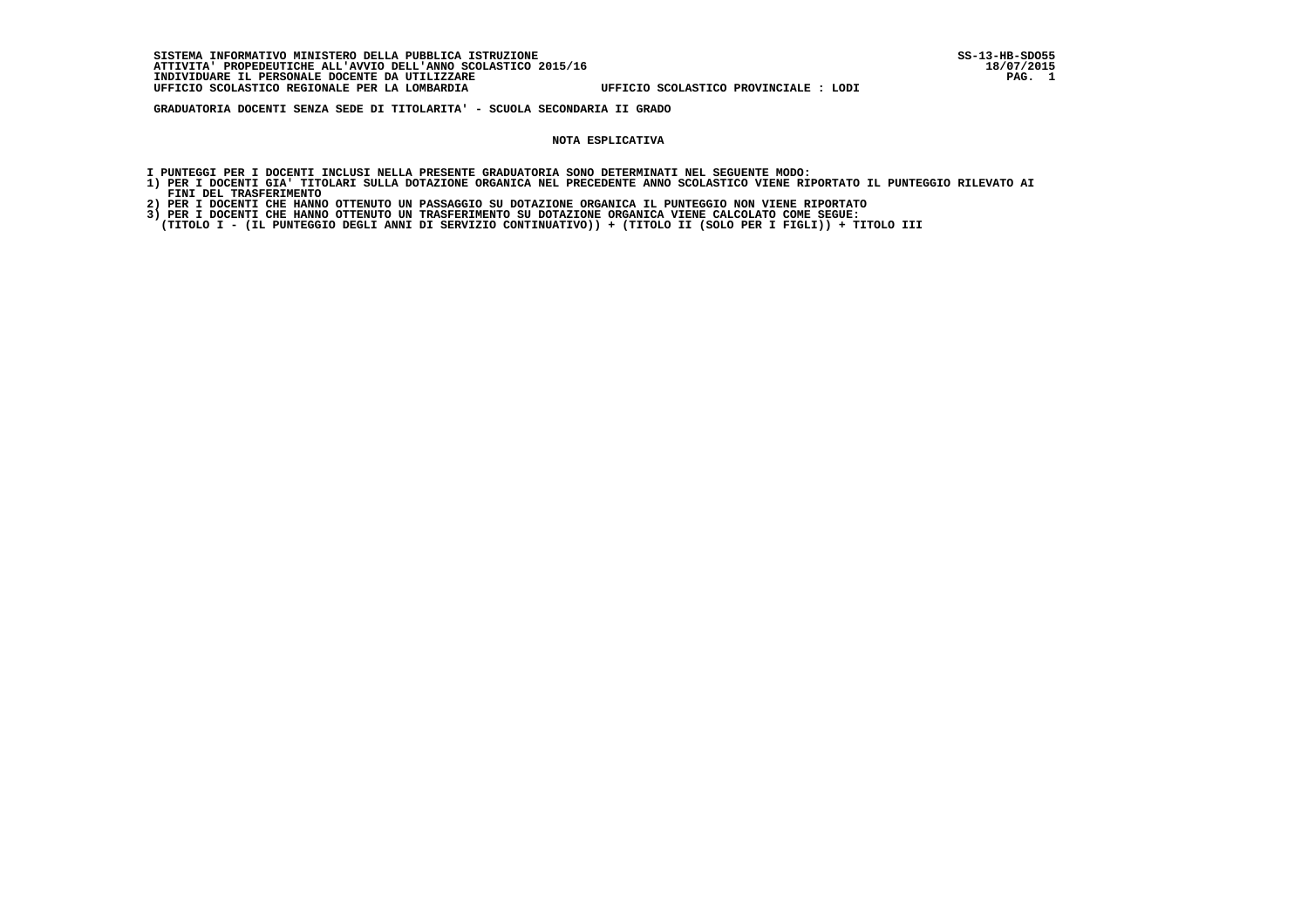**CLASSE DI CONCORSO: A016 COSTR.,TECNOL.DELLE COST.E DIS.TEC.**

| PROG. | <b>COGNOME</b>  | <b>NOME</b>    | <b>DATA</b><br>NASC. | PROV.<br>NASC. | PUNTI  | COD.<br>PREC. |
|-------|-----------------|----------------|----------------------|----------------|--------|---------------|
| . ـ   | <b>BELTRAME</b> | <b>IVO</b>     | 21/06/53             | LO             | 274,00 |               |
| 2.    | <b>MERLI</b>    | <b>GIORGIO</b> | 18/10/51             | MI             | 245,00 |               |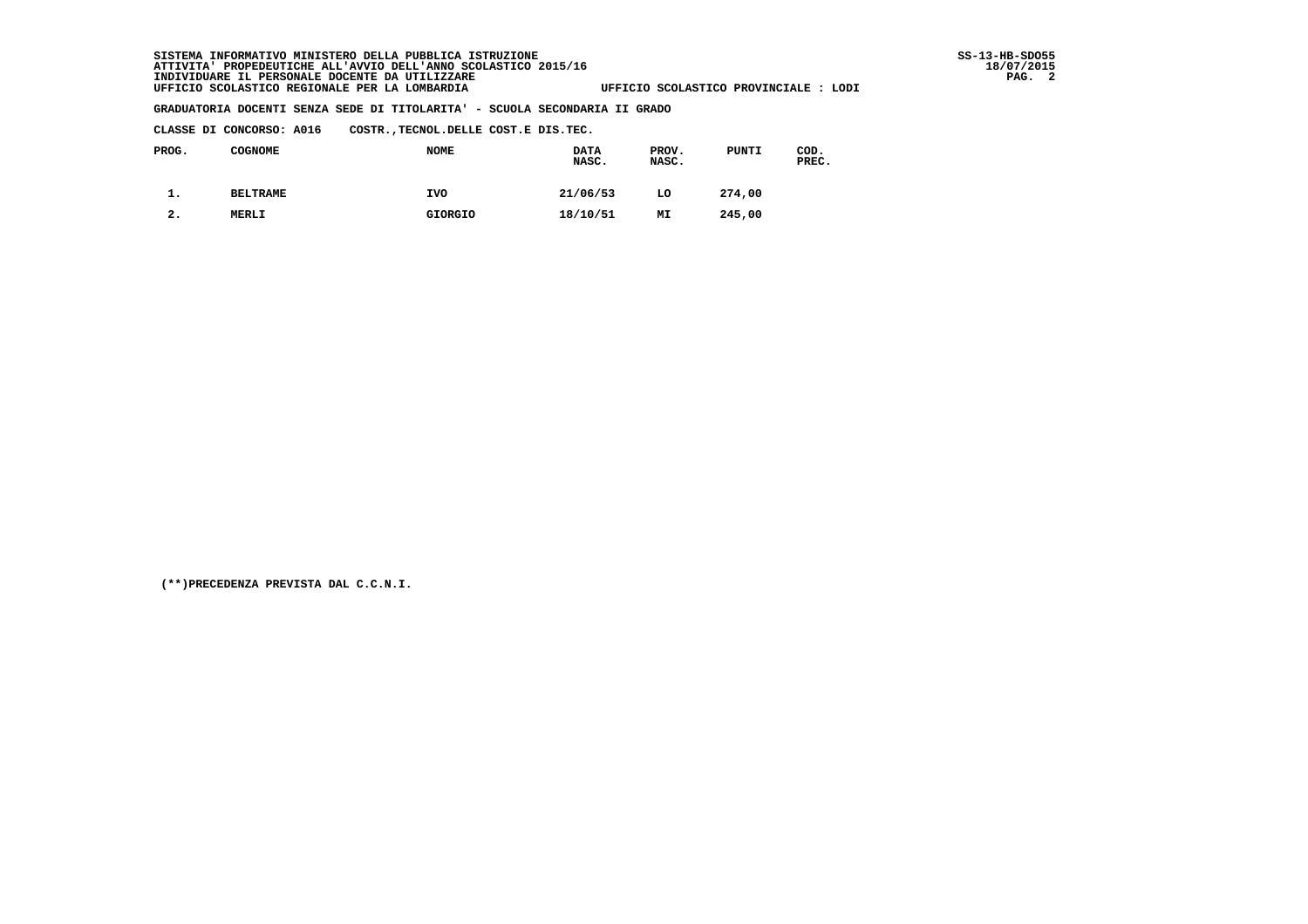#### **CLASSE DI CONCORSO: A031 ED.MUSICALE IST.ISTR.SEC.II GRADO**

| PROG. | COGNOME        | <b>NOME</b>  | <b>DATA</b><br>NASC. | PROV.<br>NASC. | <b>PUNTI</b> | COD.<br>PREC. |
|-------|----------------|--------------|----------------------|----------------|--------------|---------------|
| . .   | <b>GALANTE</b> | <b>PAOLO</b> | 14/10/59             | PD             | 0.00         |               |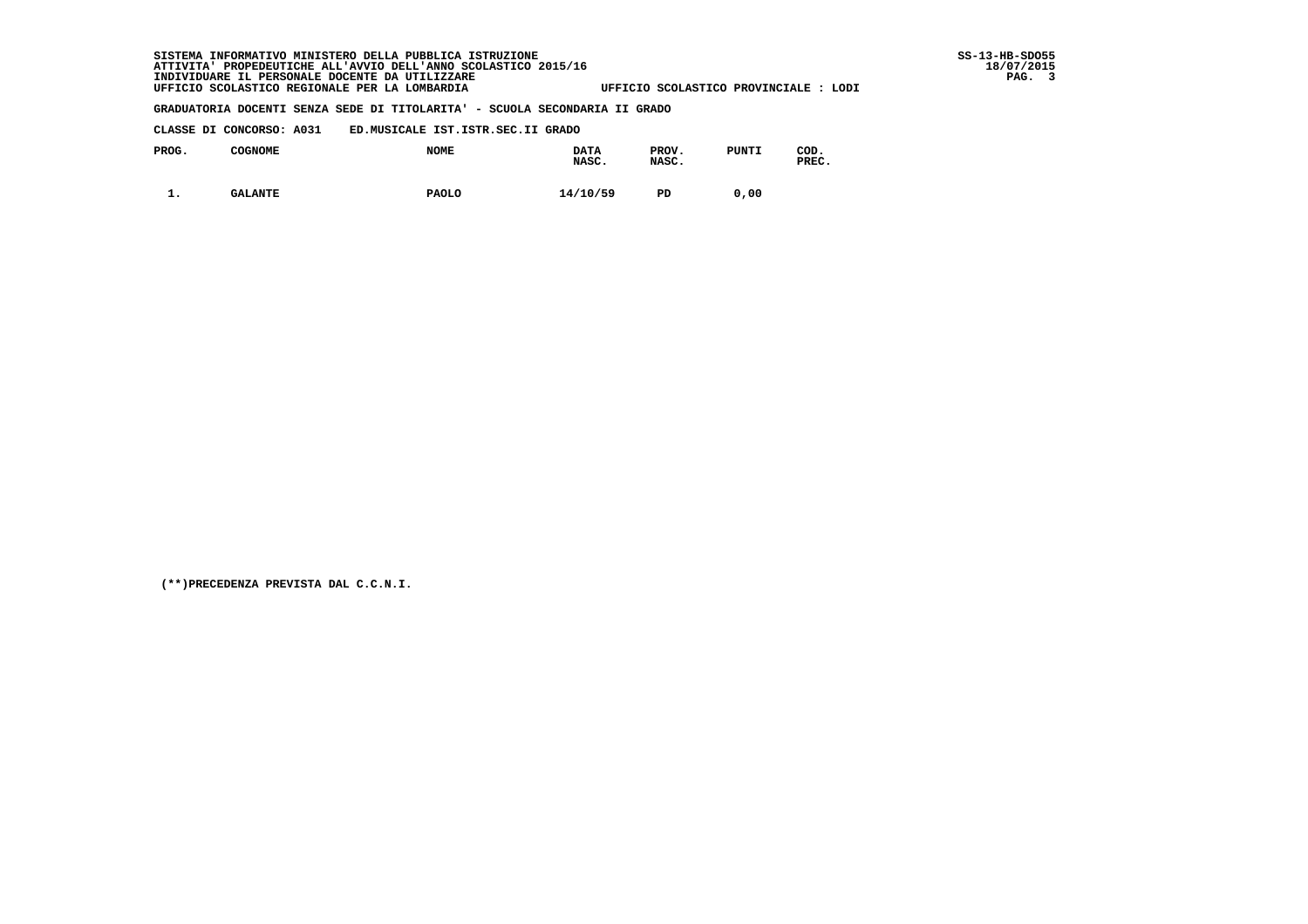#### **CLASSE DI CONCORSO: A039 GEOGRAFIA**

| PROG. | <b>COGNOME</b> | <b>NOME</b> | <b>DATA</b><br>NASC. | PROV.<br>NASC. | <b>PUNTI</b> | COD.<br>PREC. |
|-------|----------------|-------------|----------------------|----------------|--------------|---------------|
| . .   | RAIMONDI       | <b>ANNA</b> | 16/11/62             | МI             | 0,00         |               |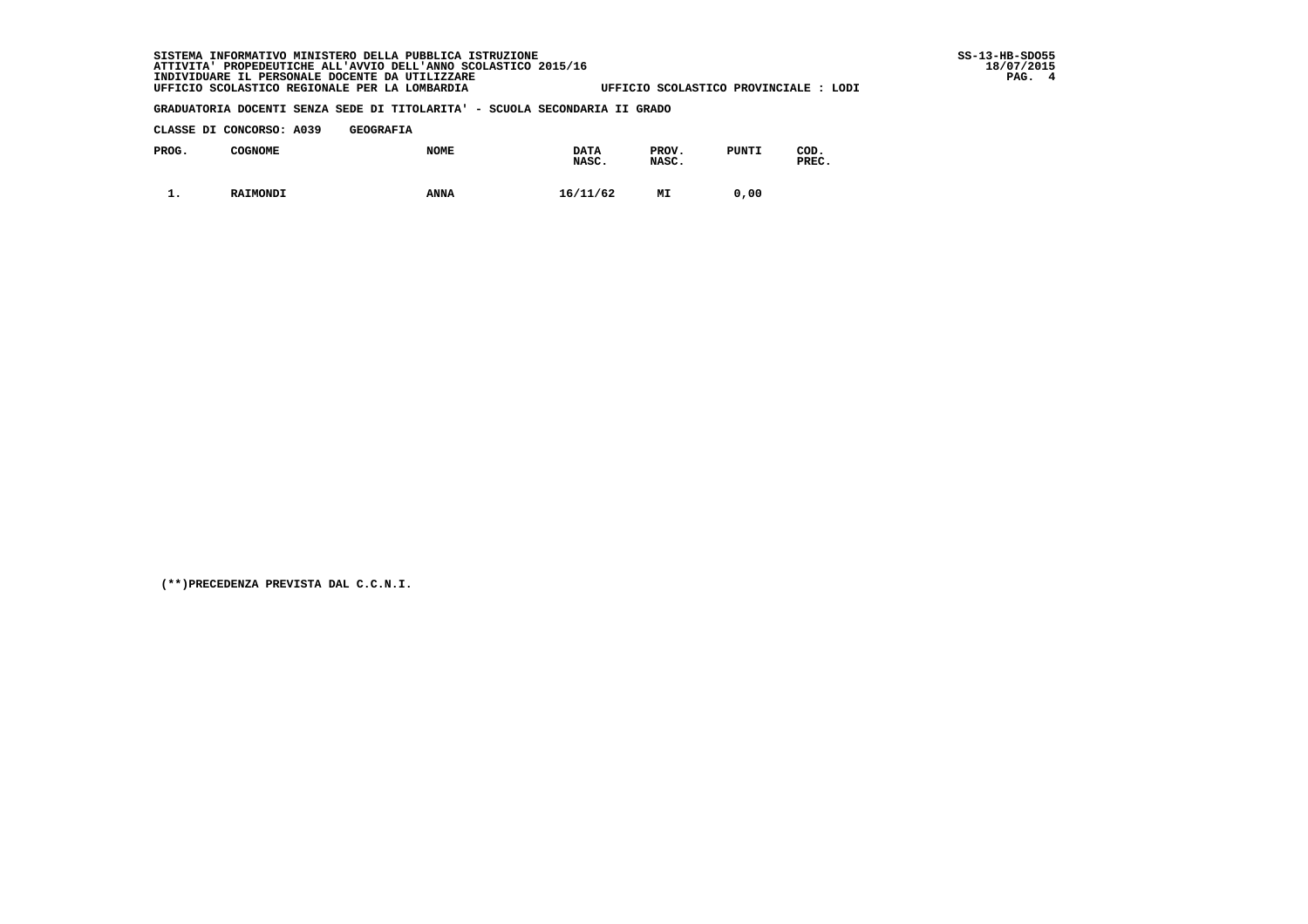# **SISTEMA INFORMATIVO MINISTERO DELLA PUBBLICA ISTRUZIONE SS-13-HB-SDO55 ATTIVITA' PROPEDEUTICHE ALL'AVVIO DELL'ANNO SCOLASTICO 2015/16 18/07/2015 INDIVIDUARE IL PERSONALE DOCENTE DA UTILIZZARE PAG. 5 UFFICIO SCOLASTICO REGIONALE PER LA LOMBARDIA UFFICIO SCOLASTICO PROVINCIALE : LODI**

#### **GRADUATORIA DOCENTI SENZA SEDE DI TITOLARITA' - SCUOLA SECONDARIA II GRADO**

 **CLASSE DI CONCORSO: A040 IGIENE,ANAT.,FIS.,PAT.GEN.E APP.MA.**

| PROG. | COGNOME         | <b>NOME</b>         | <b>DATA</b><br>NASC. | PROV.<br>NASC. | PUNTI | COD.<br>PREC. |
|-------|-----------------|---------------------|----------------------|----------------|-------|---------------|
| . .   | <b>CANEVARA</b> | <b>MARIA GRAZIA</b> | 28/01/67             | CR             | 89,00 |               |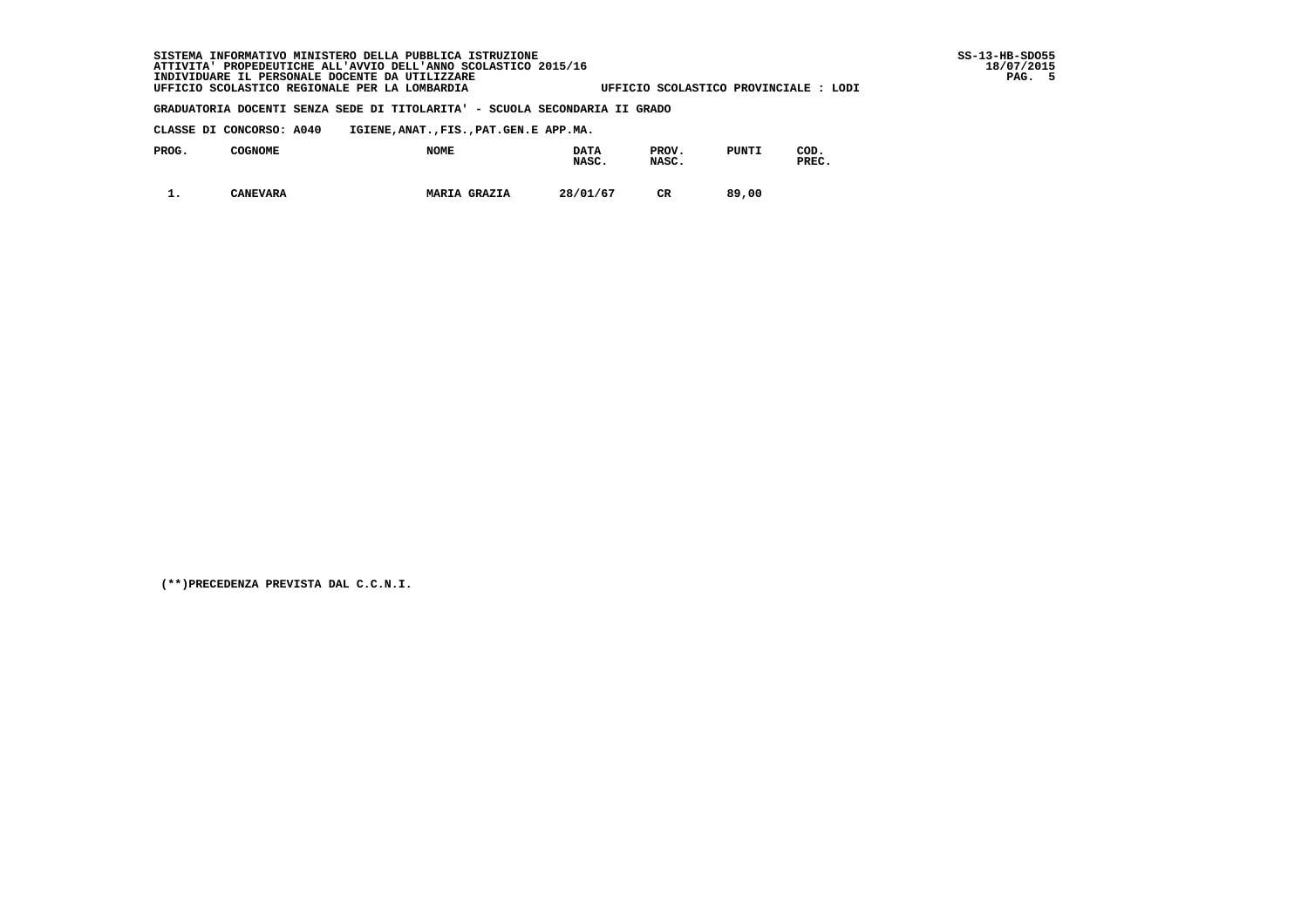**CLASSE DI CONCORSO: A052 LETTERE,LATINO,GRECO LICEO CLASSICO**

| PROG. | <b>COGNOME</b> | <b>NOME</b> | <b>DATA</b><br>NASC. | PROV.<br>NASC. | <b>PUNTI</b> | COD.<br>PREC. |
|-------|----------------|-------------|----------------------|----------------|--------------|---------------|
| . .   | CAZZAMALLI     | ADA         | 08/06/70             | CR             | 94,00        |               |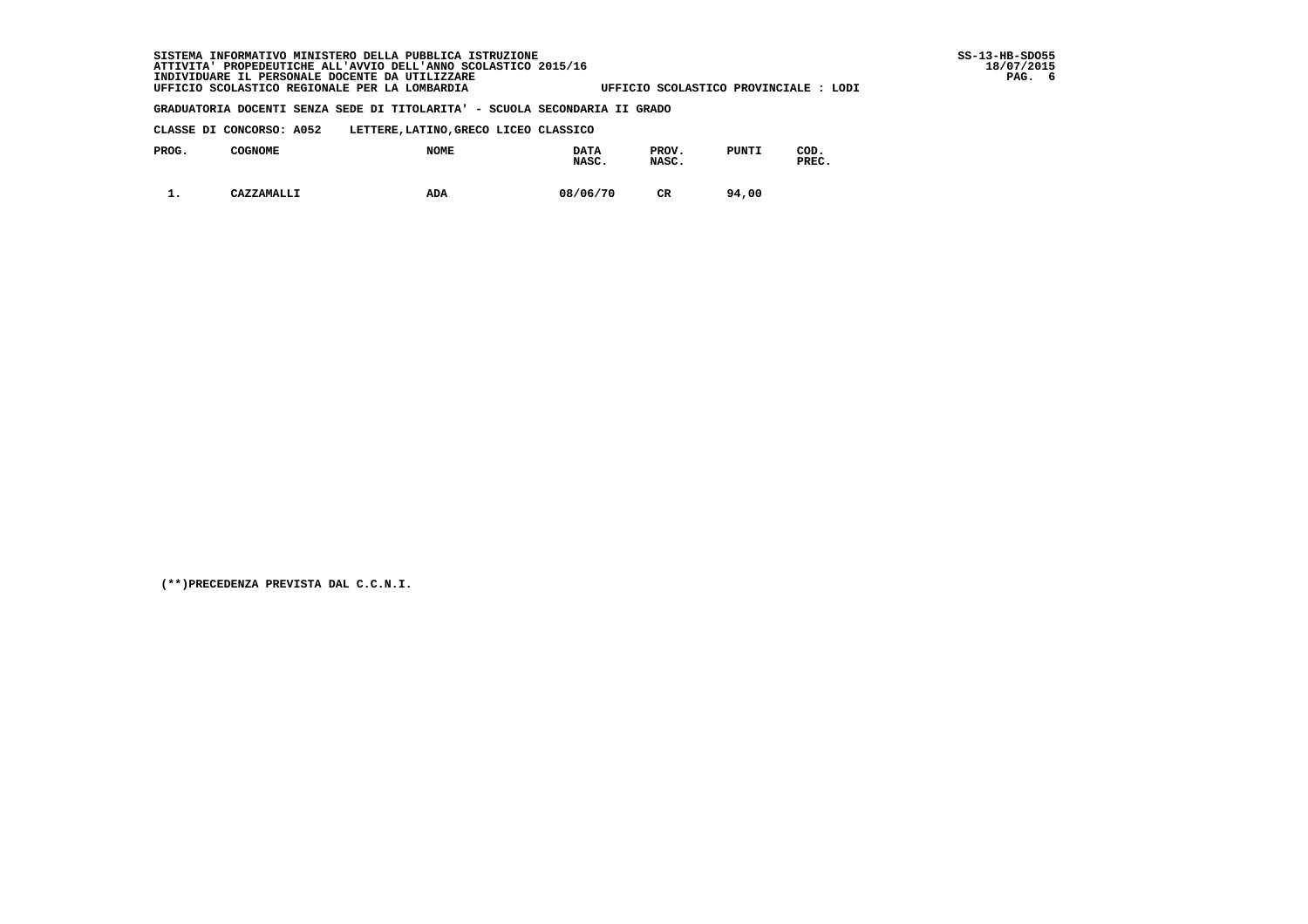# **SISTEMA INFORMATIVO MINISTERO DELLA PUBBLICA ISTRUZIONE SS-13-HB-SDO55 ATTIVITA' PROPEDEUTICHE ALL'AVVIO DELL'ANNO SCOLASTICO 2015/16 18/07/2015 INDIVIDUARE IL PERSONALE DOCENTE DA UTILIZZARE PAG. 7 UFFICIO SCOLASTICO REGIONALE PER LA LOMBARDIA UFFICIO SCOLASTICO PROVINCIALE : LODI**

### **GRADUATORIA DOCENTI SENZA SEDE DI TITOLARITA' - SCUOLA SECONDARIA II GRADO**

 **CLASSE DI CONCORSO: A072 TOPOG. GEN., COSTR.RUR. E DISEGNO**

| PROG.      | COGNOME        | <b>NOME</b>        | <b>DATA</b><br>NASC. | PROV.<br>NASC. | <b>PUNTI</b> | COD.<br>PREC. |
|------------|----------------|--------------------|----------------------|----------------|--------------|---------------|
| <b>. .</b> | <b>DRAGONI</b> | <b>MARIATERESA</b> | 06/12/61             | LO             | 93,00        |               |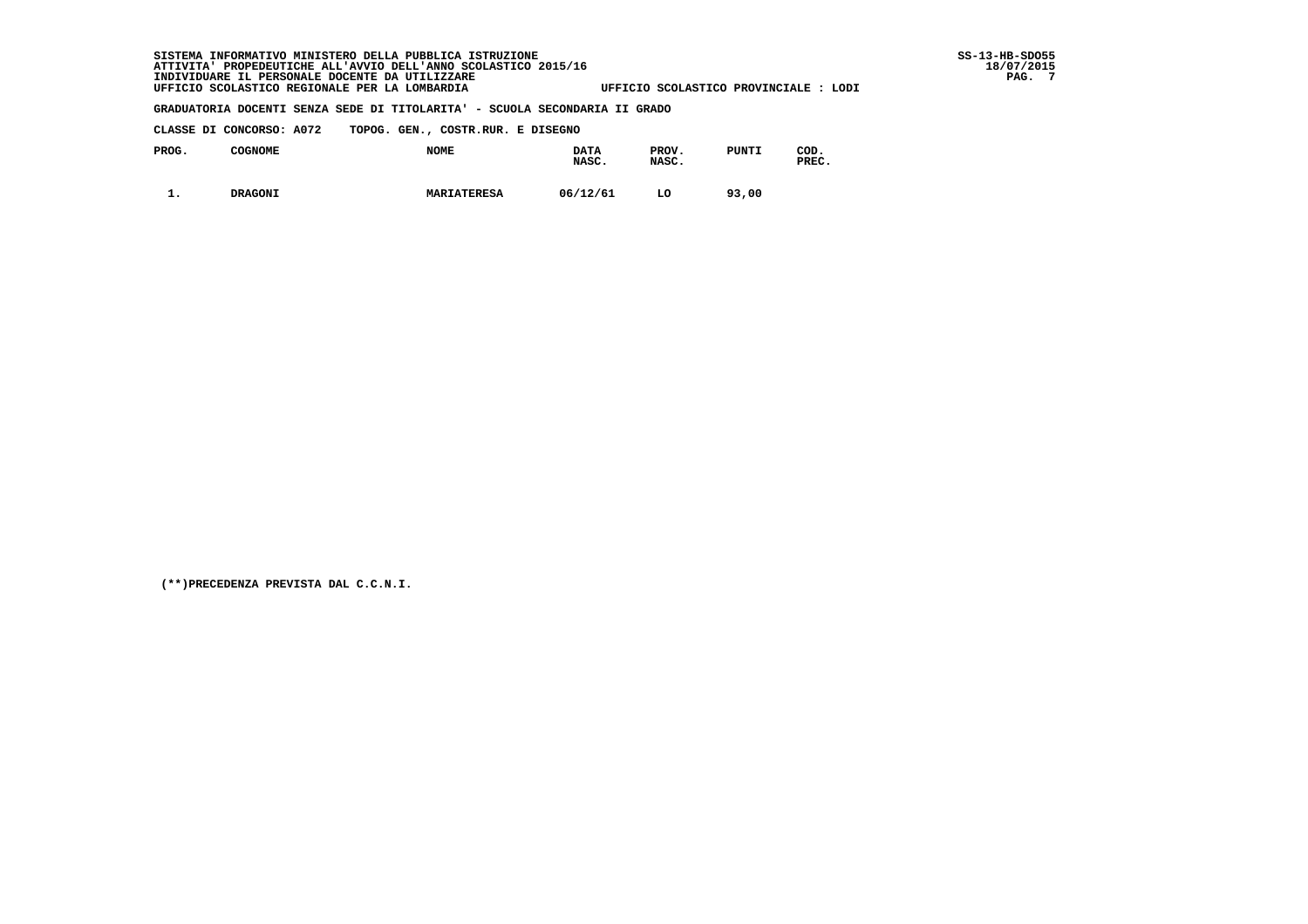#### **CLASSE DI CONCORSO: A075 DATTILOGRAFIA E STENOGRAFIA**

| PROG.    | <b>COGNOME</b> | <b>NOME</b>    | <b>DATA</b><br>NASC. | PROV.<br>NASC. | PUNTI  | COD.<br>PREC. |
|----------|----------------|----------------|----------------------|----------------|--------|---------------|
| <b>.</b> | <b>CARUSO</b>  | <b>ANTONIO</b> | 03/12/53             | CZ             | 219,00 |               |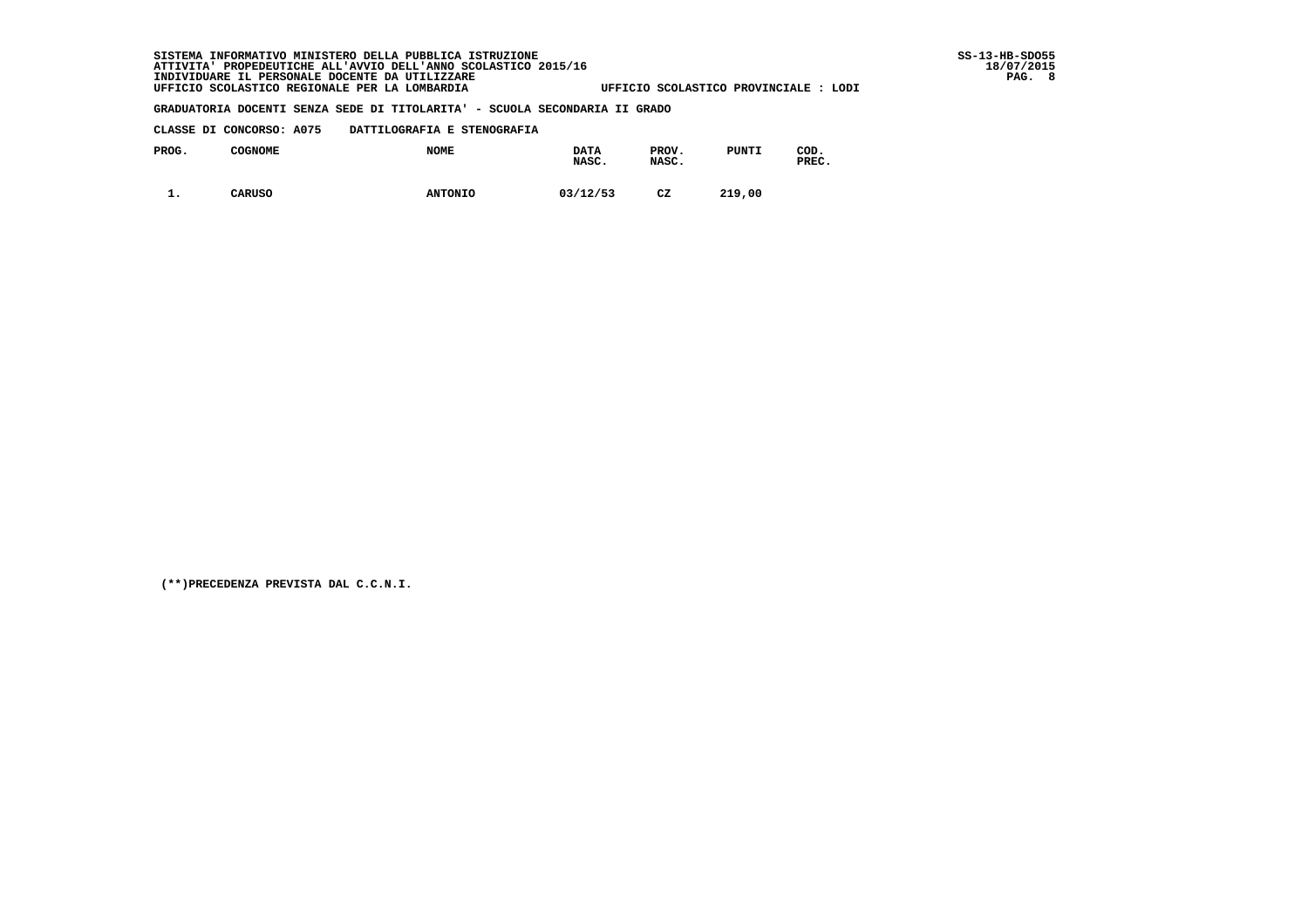**CLASSE DI CONCORSO: A076 TRAT.TESTI,CAL.,CONT.ELET.E AP.GES.**

| PROG. | <b>COGNOME</b> | <b>NOME</b> | <b>DATA</b><br>NASC. | PROV.<br>NASC. | PUNTI  | COD.<br>PREC. |
|-------|----------------|-------------|----------------------|----------------|--------|---------------|
| . ـ   | FUGAZZA        | PALMIRA     | 18/08/56             | MI             | 269,00 |               |
| 2.    | TORTORA        | GIULIANA    | 17/09/59             | NA             | 251,00 |               |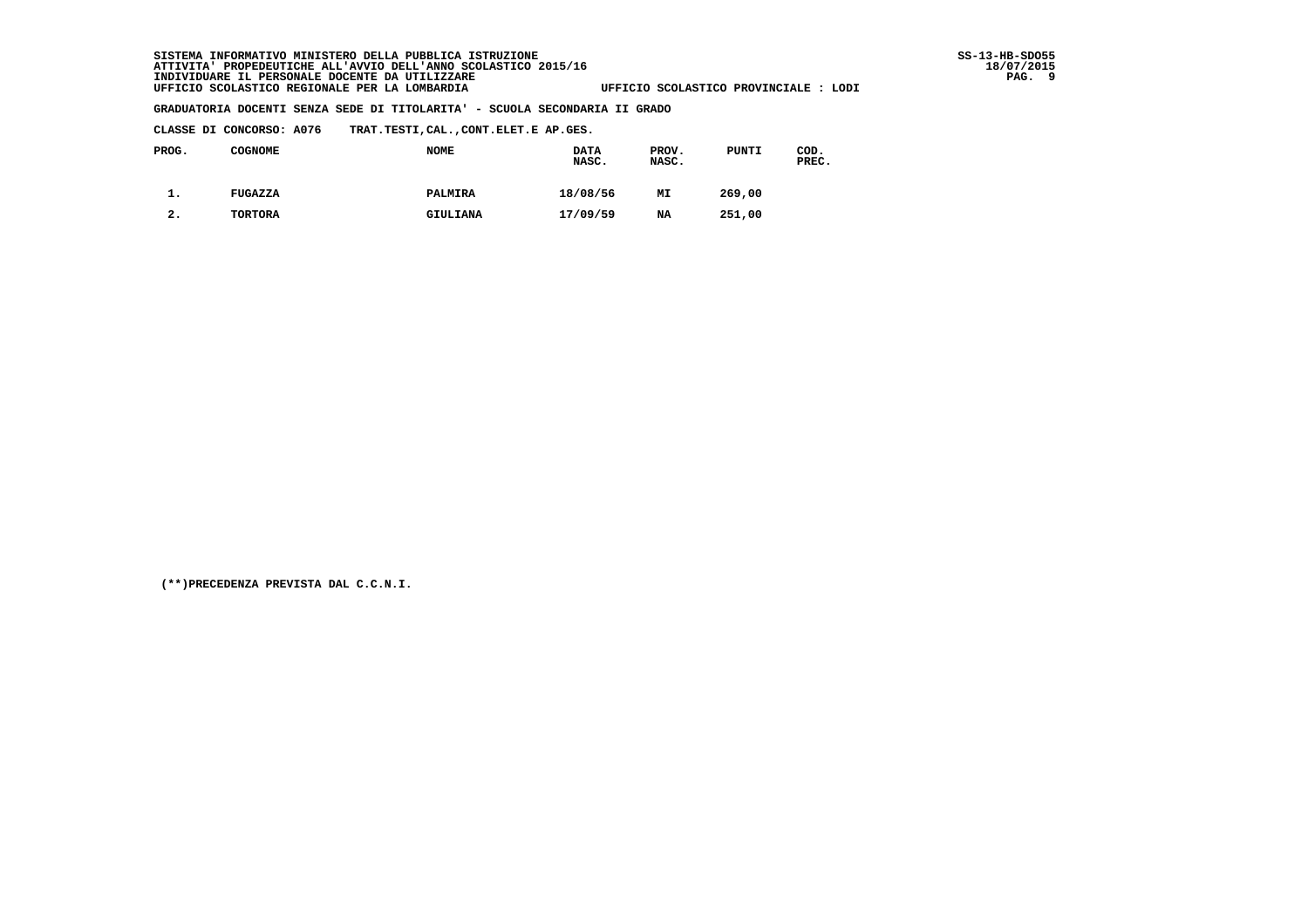**CLASSE DI CONCORSO: A246 LINGUA E CIV. STRANIERA (FRANCESE)**

| PROG.    | COGNOME      | <b>NOME</b>      | <b>DATA</b><br>NASC. | PROV.<br>NASC. | PUNTI | COD.<br>PREC. |
|----------|--------------|------------------|----------------------|----------------|-------|---------------|
| <b>.</b> | <b>ERGOI</b> | <b>FRANCESCA</b> | 08/03/75             | МI             | 40,00 |               |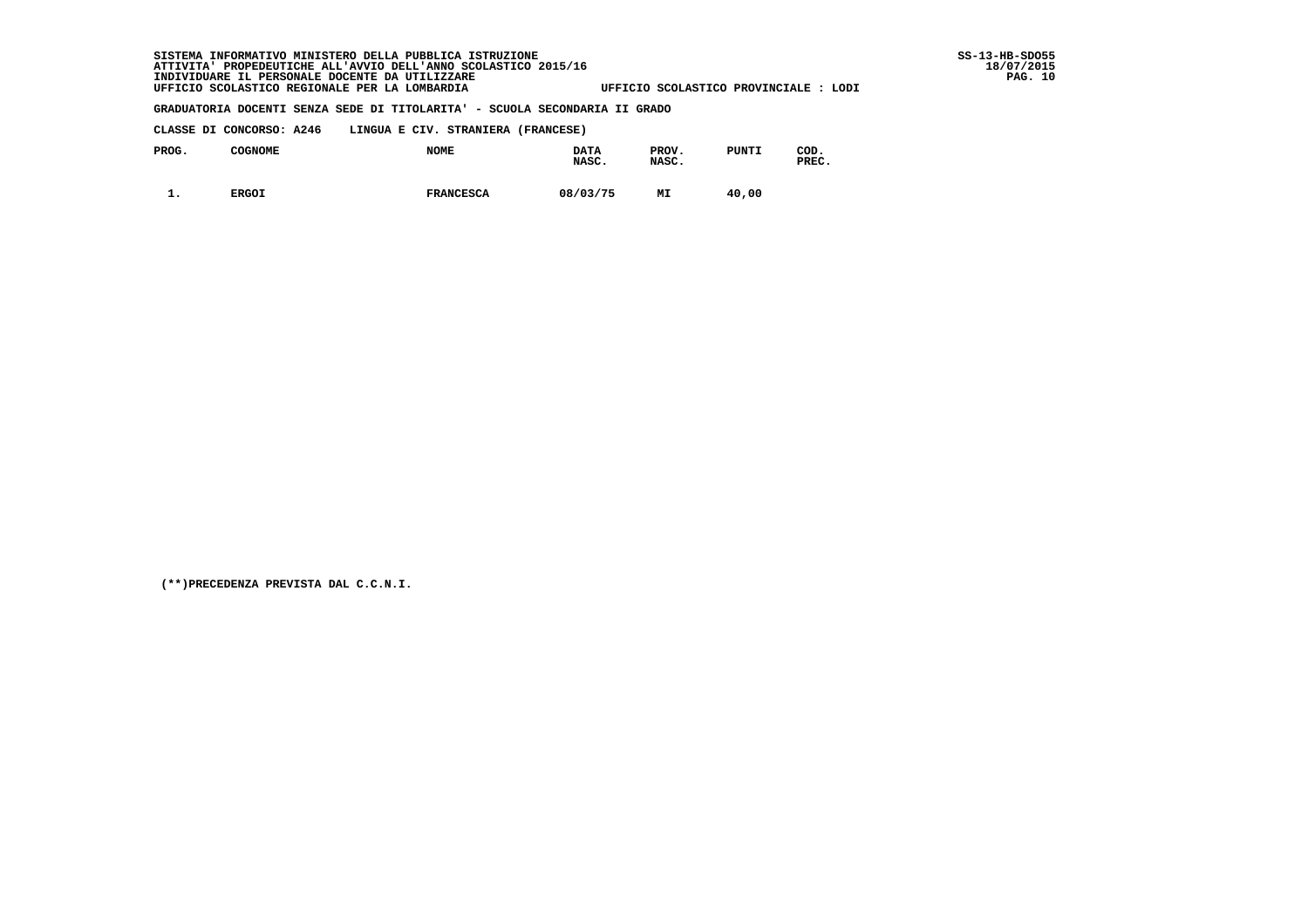# SISTEMA INFORMATIVO MINISTERO DELLA PUBBLICA ISTRUZIONE<br>ATTIVITA' PROPEDEUTICHE ALL'AVVIO DELL'ANNO SCOLASTICO 2015/16<br>INDIVIDUARE IL PERSONALE DOCENTE DA UTILIZZARE<br>UFFICIO SCOLASTICO REGIONALE PER LA LOMBARDIA

#### **GRADUATORIA DOCENTI SENZA SEDE DI TITOLARITA' - SCUOLA SECONDARIA II GRADO**

| CLASSE DI CONCORSO: C031 |  | CONV.IN LINGUA STRANIERA (FRANCESE) |  |
|--------------------------|--|-------------------------------------|--|
|                          |  |                                     |  |

| PROG. | <b>COGNOME</b> | <b>NOME</b>      | <b>DATA</b><br>NASC. | PROV.<br>NASC. | PUNTI | COD.<br>PREC. |
|-------|----------------|------------------|----------------------|----------------|-------|---------------|
| . .   | <b>VIDALI</b>  | <b>CATHERINE</b> | 24/02/63             | EE             | 0.00  |               |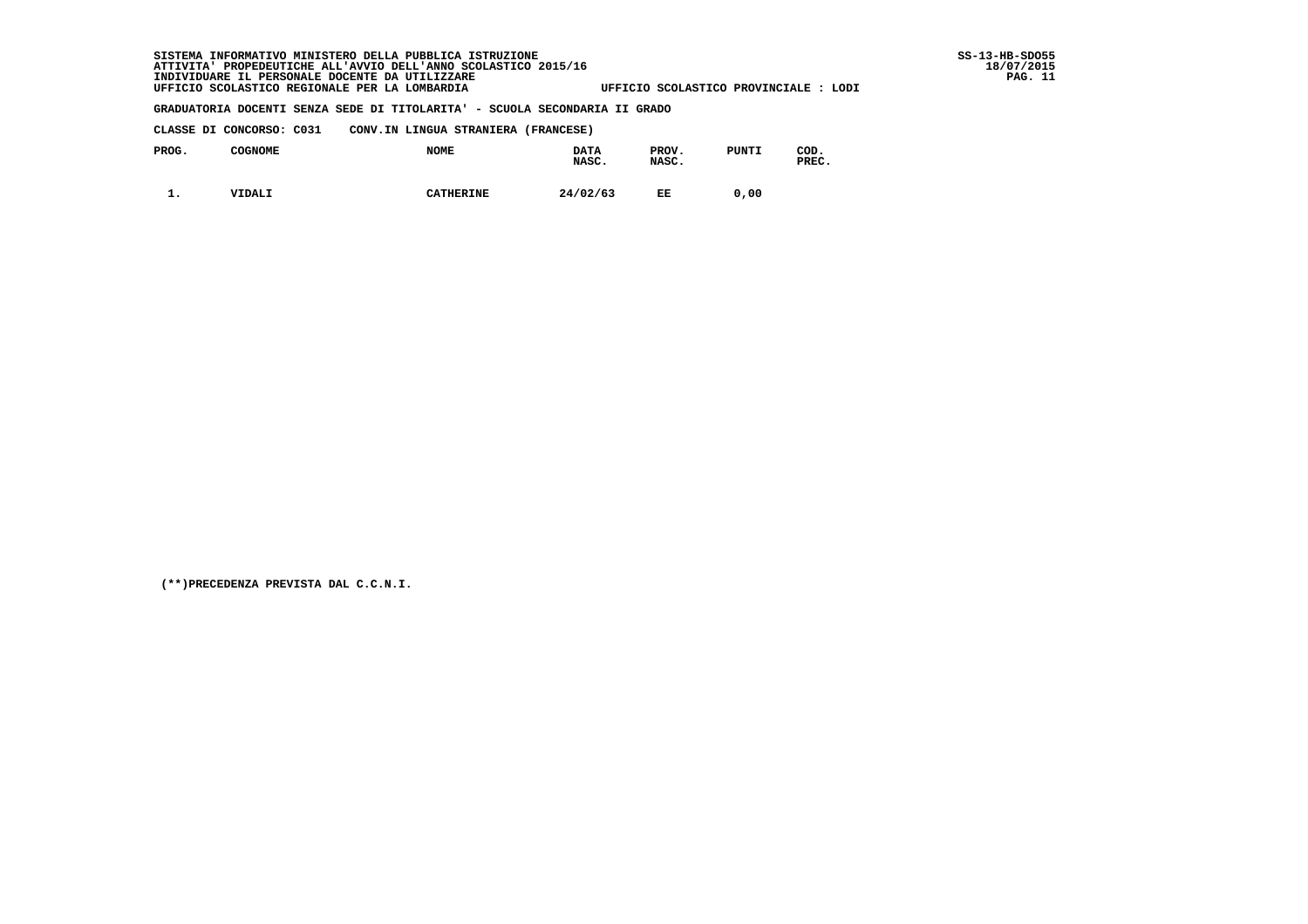**CLASSE DI CONCORSO: C034 CONV.IN LINGUA STRANIERA (TEDESCO)**

| PROG. | <b>COGNOME</b>  | <b>NOME</b> | <b>DATA</b><br>NASC. | PROV.<br>NASC. | PUNTI | COD.<br>PREC. |
|-------|-----------------|-------------|----------------------|----------------|-------|---------------|
| . .   | <b>HERRBECK</b> | PETER ERNST | 21/10/52             | EE             | 0.00  |               |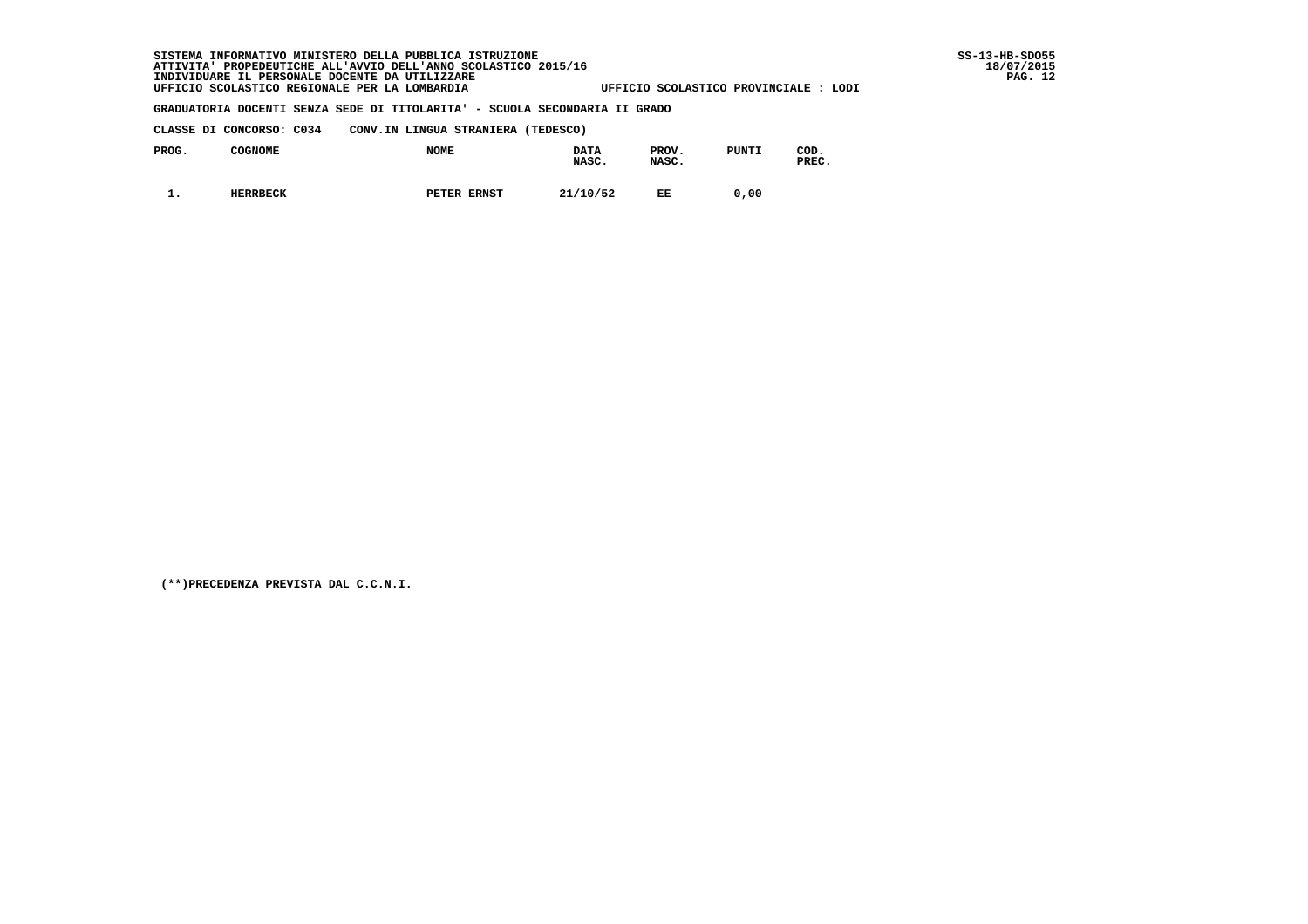#### **CLASSE DI CONCORSO: C240 LAB. CHIMICA E CHIMICA INDUSTRIALE**

| PROG.          | <b>COGNOME</b>        | <b>NOME</b>       | <b>DATA</b><br>NASC. | PROV.<br>NASC. | PUNTI  | COD.<br>PREC. |
|----------------|-----------------------|-------------------|----------------------|----------------|--------|---------------|
| ı.             | <b>BOSCO GALLETTI</b> | <b>PAOLA</b>      | 26/10/61             | SA             | 233,00 |               |
| $\mathbf{2}$ . | CIFARELLI             | <b>GIUSEPPINA</b> | 30/11/57             | MТ             | 180,00 |               |
| з.             | SERIO                 | <b>GIUSEPPE</b>   | 12/08/59             | CZ             | 0.00   |               |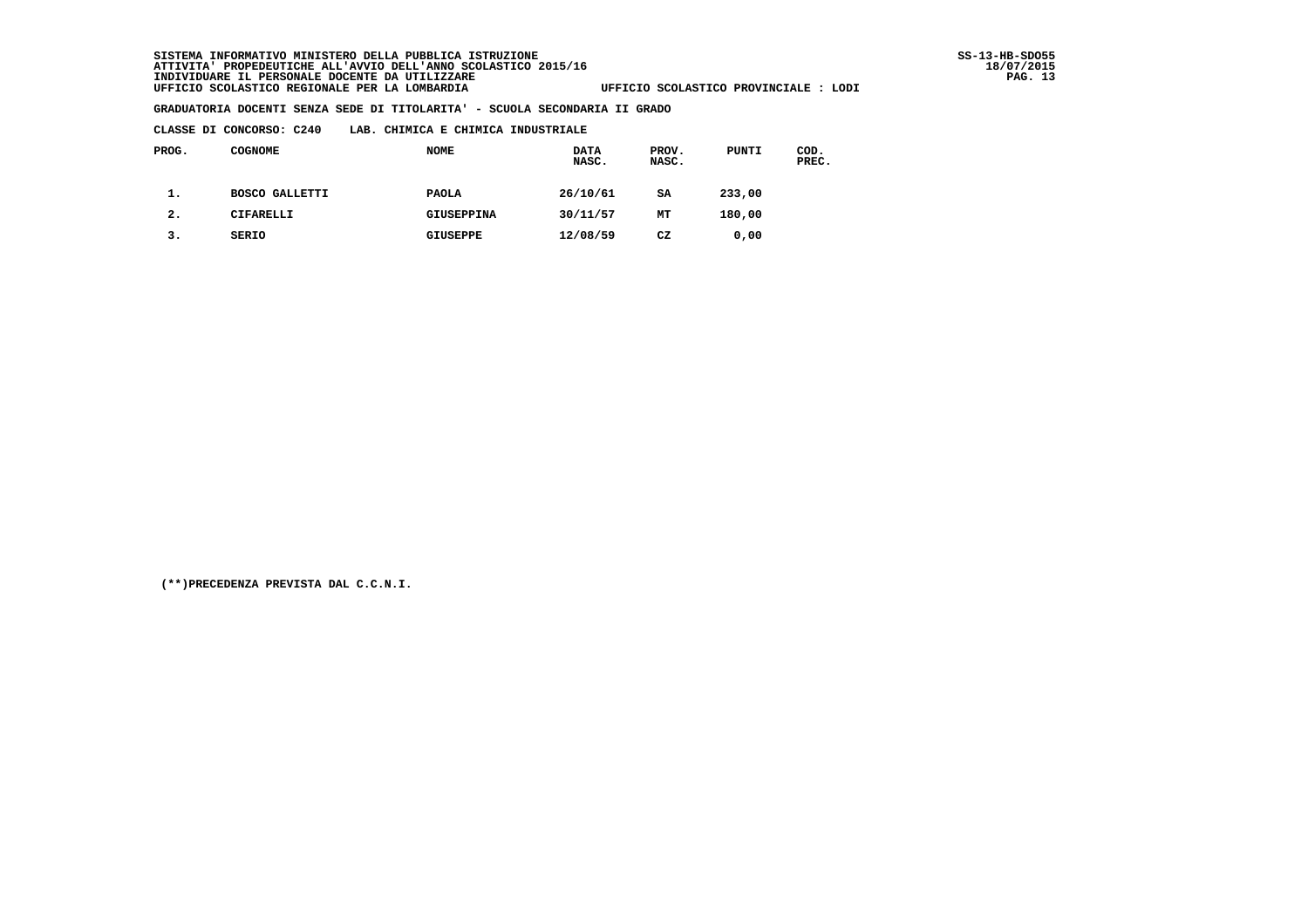**CLASSE DI CONCORSO: C290 LAB. DI FISICA E FISICA APPLICATA**

| PROG.    | <b>COGNOME</b> | <b>NOME</b>      | <b>DATA</b><br>NASC. | PROV.<br>NASC. | PUNTI  | COD.<br>PREC. |
|----------|----------------|------------------|----------------------|----------------|--------|---------------|
| <b>.</b> | IUGHETTI       | <b>GIANCARLO</b> | 05/06/61             | РC             | 141,00 |               |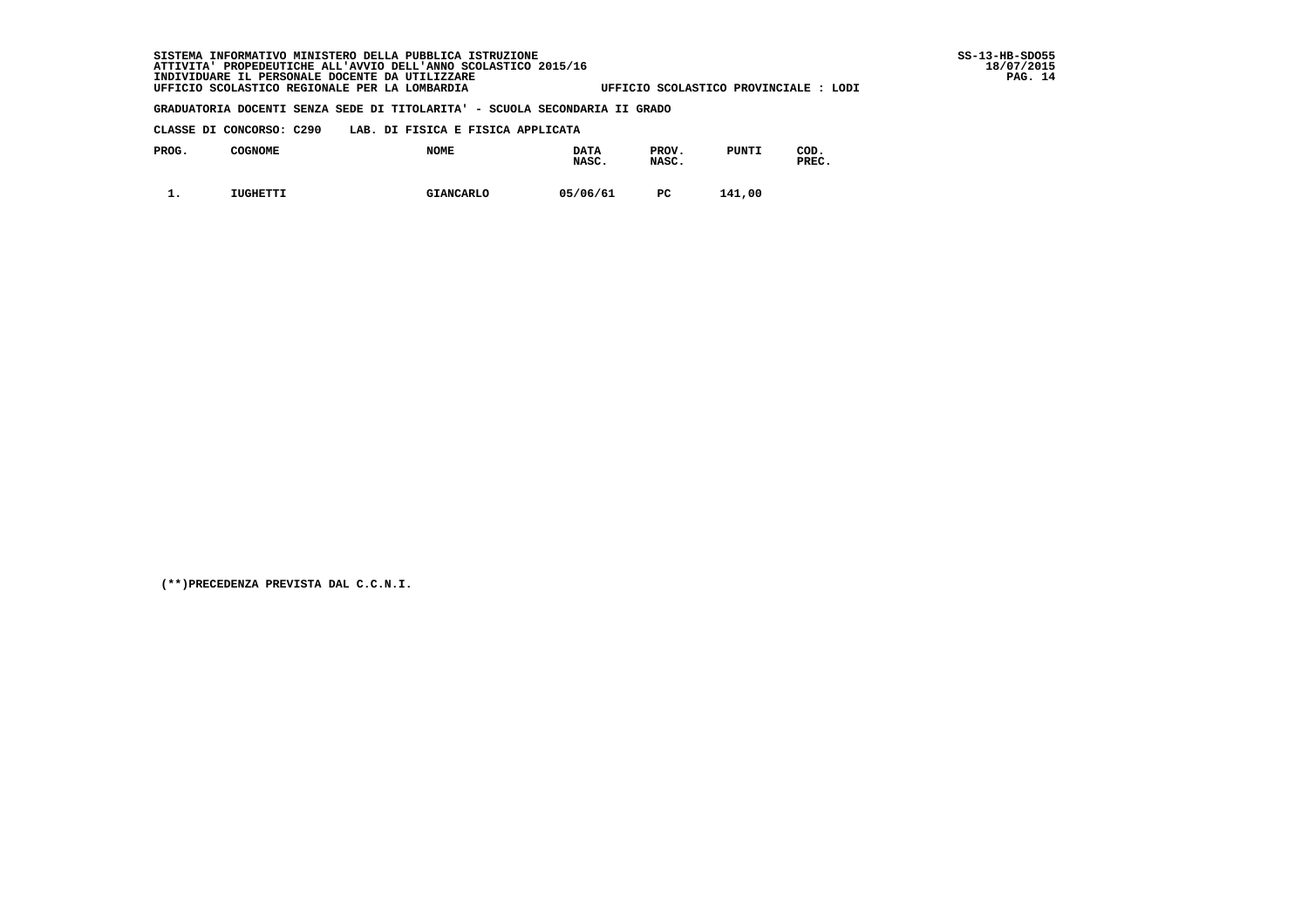| CLASSE DI CONCORSO: C300 |  |  | LAB. DI INFORMATICA GESTIONALE |  |
|--------------------------|--|--|--------------------------------|--|
|--------------------------|--|--|--------------------------------|--|

| PROG. | <b>COGNOME</b> | <b>NOME</b>       | <b>DATA</b><br>NASC. | PROV.<br>NASC. | PUNTI  | COD.<br>PREC. |
|-------|----------------|-------------------|----------------------|----------------|--------|---------------|
| . ـ   | MINNELLA       | <b>FRANCESCA</b>  | 27/02/69             | RC             | 169,00 |               |
| 2.    | ZELANTE        | <b>SEBASTIANO</b> | 11/05/67             | SR             | 39,00  |               |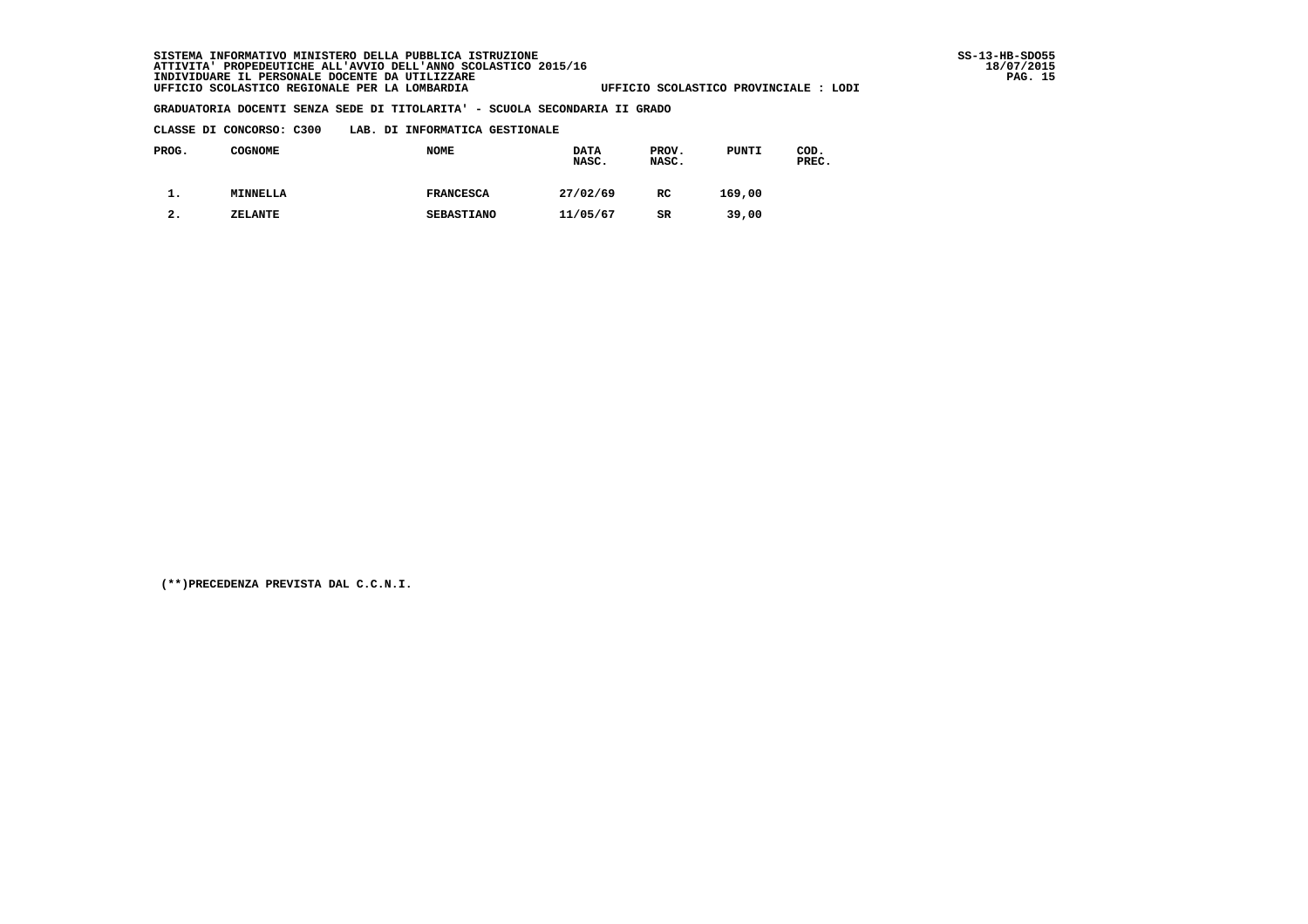| CLASSE DI CONCORSO: C350 |  |  |  | LAB. DI TECNICA MICROBIOLOGICA |
|--------------------------|--|--|--|--------------------------------|
|--------------------------|--|--|--|--------------------------------|

| PROG.    | COGNOME      | <b>NOME</b>     | <b>DATA</b><br>NASC. | PROV.<br>NASC. | <b>PUNTI</b> | COD.<br>PREC. |
|----------|--------------|-----------------|----------------------|----------------|--------------|---------------|
| <b>.</b> | <b>SERGI</b> | <b>STEFANIA</b> | 31/10/71             | LE             | 114,00       |               |